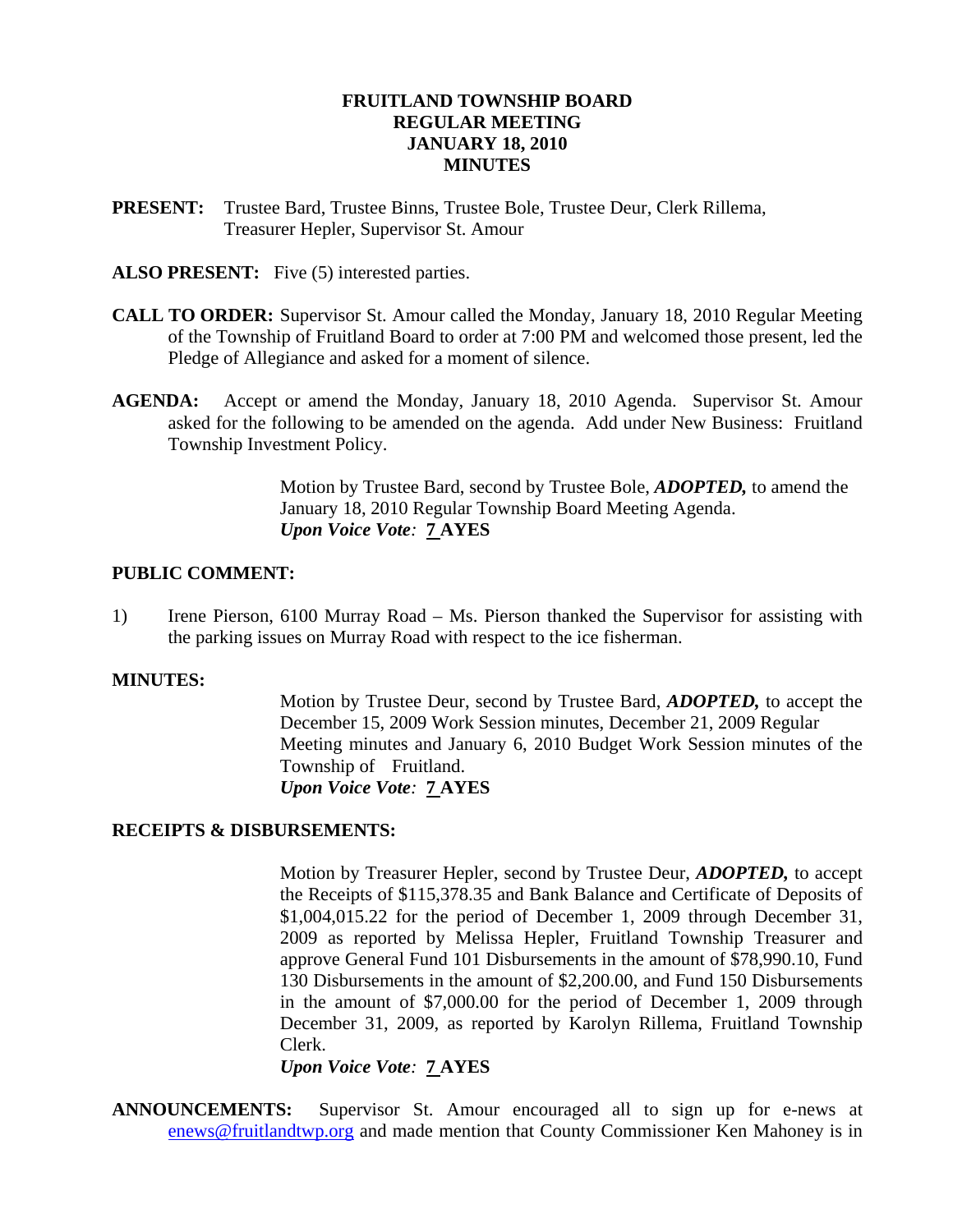attendance this evening. Supervisor St. Amour stated that MCRC is anticipating a start date in May for the repaving of Scenic Drive.

#### **COMMITTEE/BOARD UPDATES –**

- White Lake Ambulance Authority Trustee Bard stated that the lawsuit has been settled, approximately 95 calls were received in December and location (s) for the blood pressure checks is still being sought.
- White Lake Fire Authority

 a) Monthly Report – Trustee Bole stated that utilities for the Fire Station #2 on Duck Lake Road were discussed and Captain Holman has taken measures to help decrease and will monitor future use.

b) Dry Hydrants – Trustee Bole stated that WLFA was asked to supply the labor to install the dry hydrants and they seemed receptive.

• Parks and Recreation Commission

 a) Monthly Report – Trustee Binns was unable to attend the last Parks & Recreation Commission meeting.

b) Joint Meeting – Trustee Binns stated that the meeting was a bit contentious and felt personalities were getting in the way but felt it was a step in the right direction.

Planning Commission

 a) Monthly Report – Trustee Deur stated that a Public Hearing will be held on February 3, 2010 for the Master Plan. An error occurred in the advertisement but measures were taken to correct.

b) Ordinance Amendments -

#### **FRUITLAND TOWNSHIP RESOLUTION 2010-01 RECOMMENDATIONS FOR ZONING ORDINANCE AMENDMENTS**

- **WHEREAS,** Fruitland Township adopts Resolution 2010-01 of Fruitland Township which is the Planning Commission's recommendations of Zoning Ordinance Amendments.
- **WHEREAS,** Fruitland Township adopts the following:

| <b>ARTICLE II</b><br><b>ARTICLE III</b> | Definitions, Section 2.16 Definitions (O) and Section 2.19 Definitions (S)<br>General Provisions, Section 3.18 Filling of Land, amend $(C)$ (10) and (11). |
|-----------------------------------------|------------------------------------------------------------------------------------------------------------------------------------------------------------|
| <b>ARTICLE III</b>                      | General Provisions, Section 3.23 Non-Conforming Buildings, Structures and Uses; amend (B) (1).                                                             |
| <b>ARTICLE IV</b>                       | Rural Residential District (RR), Section 4.04, amend Streams and Creeks.                                                                                   |
| <b>ARTICLE V</b>                        | Low Density Residential District (LDR), Section 5.04, amend Streams and Creeks.                                                                            |
| <b>ARTICLE VI</b>                       | Medium Density Residential District (MDR), Section 6.04, amend Streams and Creeks.                                                                         |
| <b>ARTICLE VIa</b>                      | Lake Michigan Shoreline District (LMSD), Section 6.04a, amend Streams and Creeks.                                                                          |
| <b>ARTICLE VII</b>                      | Medium High Density Residential District (MHDR), Section 7.04, amend Streams and Creeks.                                                                   |
| <b>ARTICLE VIII</b>                     | High Density Residential District (HDR), Section 8.04, amend Streams and Creeks.                                                                           |
| <b>ARTICLE VIIIa</b>                    | Inland Lakes District (ILD), Section 8.02a, amend Streams and Creeks.                                                                                      |
| <b>ARTICLE XI</b>                       | Neighborhood Commercial District (NC), Section 11.04, amend Streams and Creeks.                                                                            |
| <b>ARTICLE XI</b>                       | Neighborhood Commercial District, Section 11.04, amend minimum front yard setback                                                                          |
| <b>ARTICLE XIV</b>                      | Special Land Uses, Section 14.04, amend (GG) Vehicle service stations, excluding body shops (3).                                                           |
| <b>ARTICLE XX</b>                       | Administration and Enforcement. Section 20.09, amend.                                                                                                      |

**BE IT FURTHER RESOLVED,** that the Clerk be instructed to publish the Ordinance Amendments as required by law.

Upon a roll call vote, with all members present, the members voted as follows:

**"Aye":** Trustee Bole, Treasurer Hepler, Clerk Rillema, Trustee Binns, Trustee Deur, Trustee Bard, Supervisor St. Amour

**"Nay":** None

**"Abstention":** None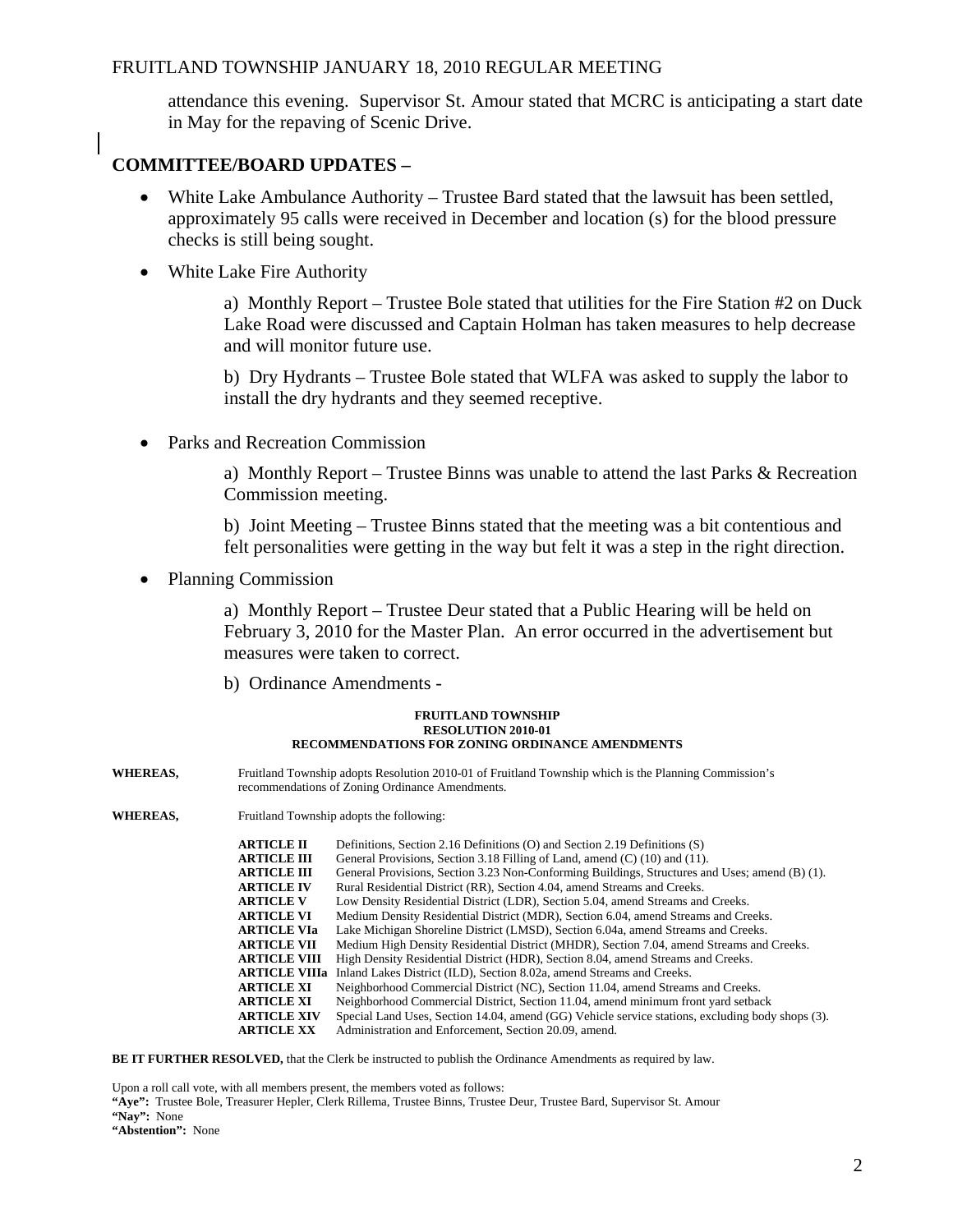**BE IT RESOLVED THAT,** that Fruitland Township adopts Resolution 2010-01 Adoption of Planning Commission Recommendations for Zoning Ordinance Amendments at the Regular Meeting of the Fruitland Township Board at 7:00 PM on Monday, January 18, 2010.

> Karolyn Rillema, Clerk Township of Fruitland

 Motion by Trustee Deur, second by Trustee Bole, *ADOPTED,* to suspend the rules to allow open floor discussion and permit Planning Commission Chairperson Carol Kooistra to speak. *Upon Voice Vote:* **7 AYES** 

 Chairperson Kooistra stated that the error that occurred in the advertisement had been corrected in the Muskegon Chronicle and will also be re-advertised in the White Lake Beacon. Meeting the deadline for the date of the Public Hearing for the Master Plan was critical. She thanked the Board for its consideration of the ordinance amendments and stated that two issues presented to the Planning Commission were being worked on – rental ordinance being reviewed by Tim Johnson of Main Street Planning and one other issued to be looked at the February meeting.

> Motion by Trustee Deur, second by Trustee Bole, *ADOPTED,* to unsuspend the rules. *Upon Voice Vote:* **7 AYES**

 Motion by Trustee Deur, second by Trustee Bard, *ADOPTED,* to adopt Resolution 2010-01 Planning Commission Zoning Ordinance Amendment recommendations except Article III General Provisions, Section 3.32 Driveways to be referred back to the Planning Commission for further review. *Roll Call Vote:* Trustee Bole **AYE**, Treasurer Hepler **AYE**, Clerk Rillema **AYE**, Trustee Binns **AYE**, Trustee Deur **AYE**, Trustee Bard **AYE**, Supervisor St. Amour **AYE**

- Muskegon County Regional Water System Board Supervisor St. Amour had no report.
- Citizen's Advisory Wireless Committee Trustee Deur stated that the petitions sent out with the winter tax bill are being returned with favorable response. The Committee has written Verizon a second letter regarding the interest in DSL and expanded broadband coverage.
- Citizen's Advisory Regulatory Ordinance Committee Trustee Bole stated that the group is having difficulty scheduling a time for all to meet. Supervisor St. Amour and Trustee Bole will get together and discuss how to get this group focused.
- Citizen's Advisory Residential Rental Committee –Supervisor St. Amour met with Steve Nagengast and Planning Commission Chairperson Kooistra and have referred their recommendations to the Planning Commission for review even though it is a regulatory ordinance.
- Citizen's Advisory McMillan Road End Committee Treasurer Hepler reported that approximately \$250.00 has been received to date on this fundraiser.
- Zoning Board of Appeals Trustee Bole stated that there was no meeting.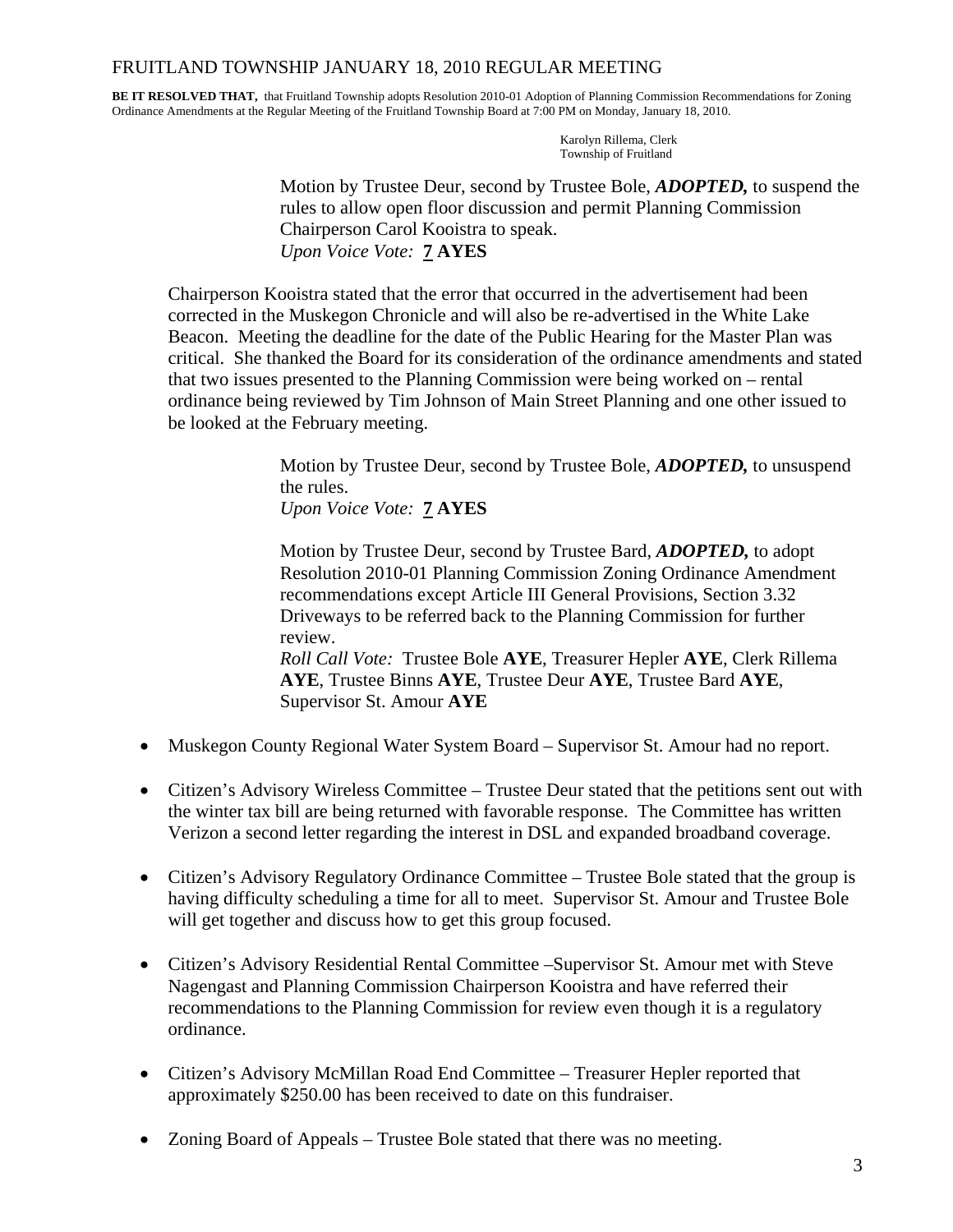- Fred Meijer Berry Junction Rail Trail Supervisor St. Amour stated that the Rail Trail committee members are in continuing negotiations with the DNR and the Coalition regarding funding for the bike trail.
- White Lake Public Advisory Council Trustee Deur stated that this council is very active to help restore the Great Lakes Region and is currently seeking grant money to help White Lake become delisted.
- White Lake Community Library Clerk Rillema stated that she received a letter stating that 2010 was the library's tenth year and a number of anniversary events are being planned. They continue to increase in circulation and traffic. They are preparing the weekend of August 13-15, 2010 to celebrate White Lake area's lumbering history as part of the Sesquicentennial Celebration. Digitization of the White Lake newspapers (the *Whitehall Forum*, the *White Laker* and the *White Lake Beacon*) will be available on-line to everyone. A Headlee Over-ride ballot issue is planned to ask for the full amount (.7) mils to present to the voters. Direct state aid is being decreased.

# **OLD BUSINESS:**

- 1. 1562 Duck Lake Road Supervisor St. Amour sent the  $2<sup>nd</sup>$  letter and they have 30 days to respond.
- 2. 5623 Murray Road Supervisor St. Amour stated that the transcripts of the October ZBA hearing have been completed and filings are being completed to Judge Hicks.
- 3. Fruitland Township Representation (Joint Planning Commission/West Michigan Shoreline Regional Development Commission) –

 Motion by Supervisor St. Amour, second by Trustee Deur, *ADOPTED,* to authorize a \$500.00 payment to West Michigan Shoreline Regional Development Commission for Joint Planning Commission 2010 dues and review on June 1, 2010 to see if first six months of activities of the JPC warrant remaining \$500.00 payment owed for dues for 2010. *Roll Call Vote:* Trustee Bard **NAY**, Trustee Deur **AYE**, Trustee Binns **AYE**, Clerk Rillema **AYE**, Treasurer Hepler **AYE**, Trustee Bole **NAY**, Supervisor St. Amour **AYE** 

 Trustee Bole was against this membership with WMSRDC still being involved. Supervisor St. Amour stated that it is a harsh reality but they are the group that requests grant monies and has a great deal of influence in what happens in our area.

4. Road Improvements (MCRC Strategy) – Supervisor St. Amour and Trustee Deur have received the asset management report from MCRC and reported a five year plan at a cost of approximately \$300,000.00 for the first year to include portions of McMillan Road, Simonelli Road, Nestrom Road and Dame Road. Supervisor St. Amour tasked the Board to review and discuss at the February work session.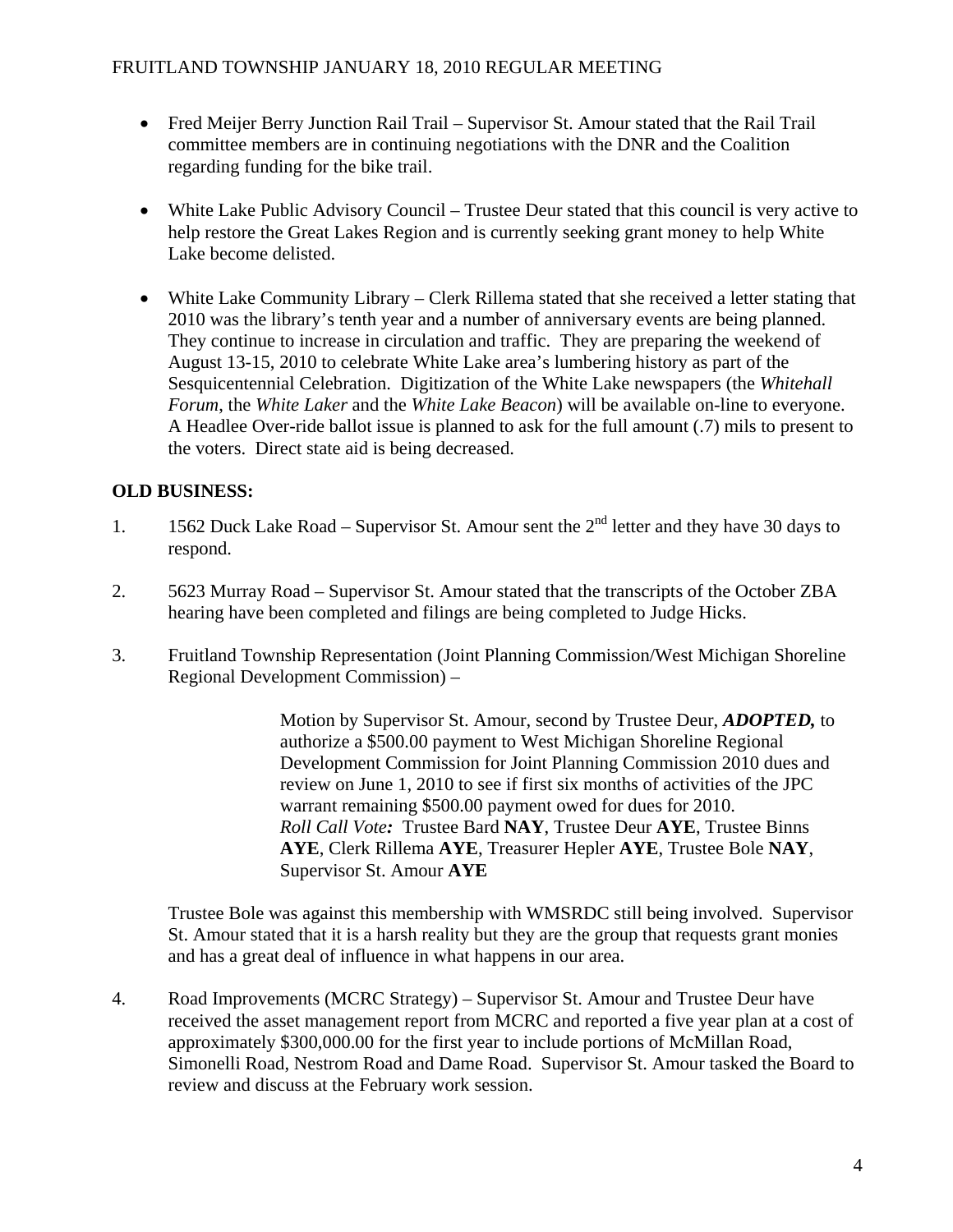- 5. 2745 Lorenson Road Supervisor St. Amour stated that they were ordered by court to clean up the property and pay \$500.00 to the township.
- 6. 3350 Bard Road Supervisor St. Amour stated that they were ordered by court to clean up the property.
- 7. Condemnation Hearings Supervisor St. Amour stated that the next hearing for 6106-245- 003-0003-00 – 6168  $&$  6188 Murray Road is scheduled in March, 2010. The hearings for Nord Road properties and Scenic Drive are scheduled for Thursday, January 21, 2010.
- 8. Township Property (Hunting) Supervisor St. Amour stated that Attorney Eklund is researching this topic and will report back to the Board of Trustees his findings.
- 9. Assessor Motion by Clerk Rillema, second by Trustee Deur, *ADOPTED,* to pay a monthly salary of \$500.00 to the Assessor to sign the Tax Roll and pay the remainder of contracted amount through Accounts Payable to the Assessing Firm beginning fiscal year 2010-2011. *Roll Call Vote:* Trustee Binns **AYE**, Trustee Deur **AYE**, Trustee Bard **AYE**, Trustee Bole **AYE**, Treasurer Hepler **AYE**, Clerk Rillema **AYE**, Supervisor St. Amour **AYE**
- 10. Risk Assessment Insurance Report Clerk Rillema stated that the list of items suggested to Fruitland Township to reduce liability is being addressed and several items were presented to the Parks and Recreation Commission at the joint meeting. Trustee Deur and Clerk Rillema will review the suggestions for the Policy and Procedures Manual and Employee Handbook and report back to the Board.

# **NEW BUSINESS:**

- 1. 2010-2011 Updated Proposed Budget Clerk Rillema stated that she hand wrote the Parks & Recreation Commission budget items on the proposed 2010-2011 budget report. Those items will be discussed at the February work session. A copy of the 2010-2011 Proposed Budget is available on-line for public review and copies are available at the township hall.
- 2. Community Building Drain Supervisor St. Amour stated that he has spoken with Drain Commissioner Hepler and materials are available and he is waiting on workable weather.
- 3. Mason Drain Supervisor St. Amour stated that there is an outstanding invoice between the County of Muskegon and the Drain Commission from the work completed on the Mason rain several years ago. Supervisor St. Amour stated that he provided the Drain Commission with our historical paperwork on the drain and is awaiting clarification.
- 4. Brine (2010) –

 Motion by Clerk Rillema, second by Trustee Bole, *ADOPTED,* to authorize Supervisor St. Amour to contract with Muskegon County Road Commission for the Dust Control Program for 2010 at a cost not to exceed \$7,000.00. The